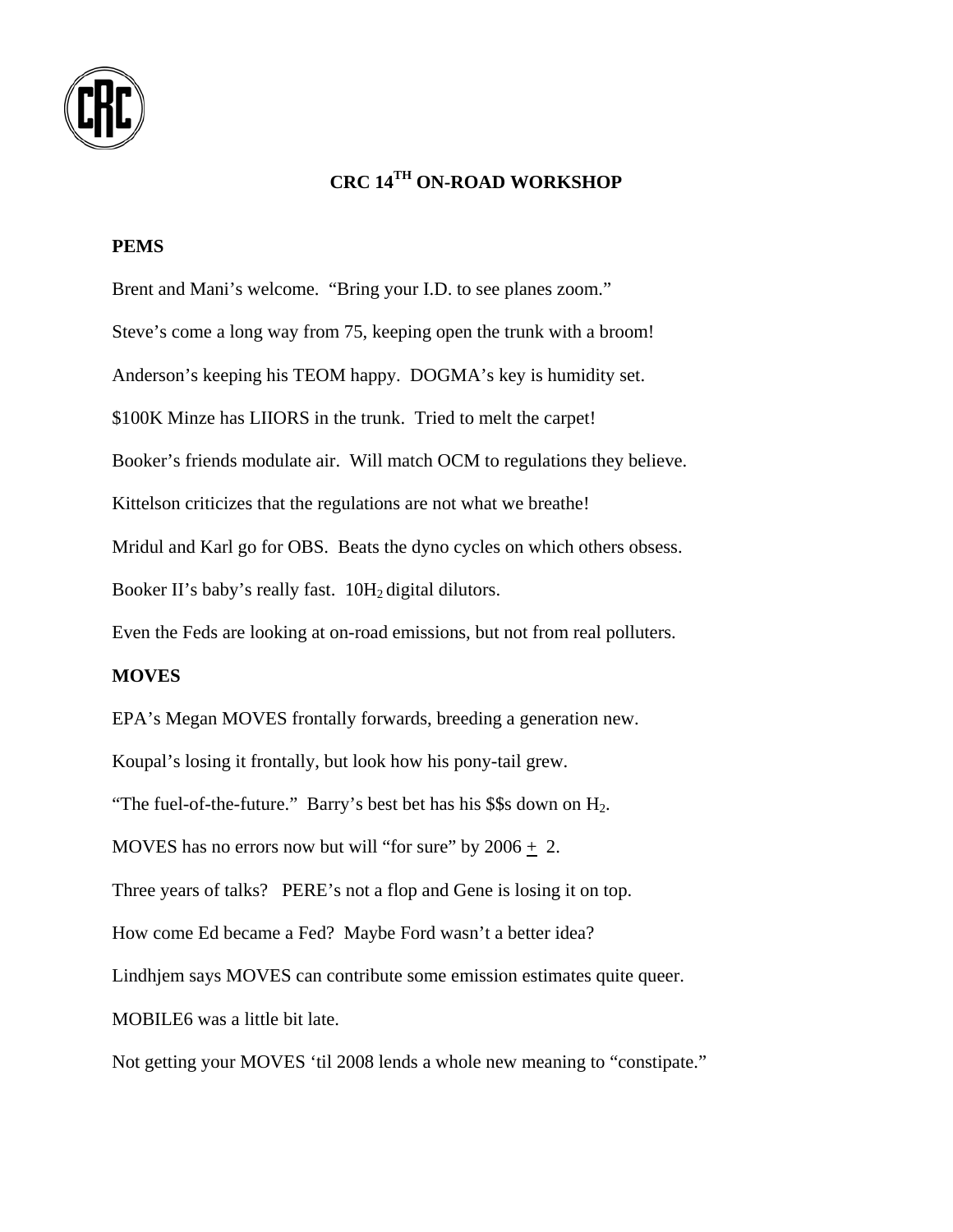### **MODELS**

Shiny-top Till. His ratios will make the model look as good as it could. Harvey's NMIM has a GUI. Run it and behold Kaplohey! Why, Who'd have thinked? Dinosaurs no more extinct. NSF's supporting Frey to quantitatively give the lie To the MOBILE model fiat that the virtual world is flat! Ted can't find aggressive drivers to save his life. Perhaps he needs to borrow Randy Guensler's wife! Hesham's shiny too on top. Persues his cycles from start to stop. He's only got one tractor, not for real. V-Tech reinvented WVU's wheel?

#### **DIESELS**

Nigel's gone National, finds few fixable smokers, no fuss.

Eduardo's sending his kids to sit in the front of the bus.

Rob's iridium anomaly, no meteor impact, microexplosives are tough.

Art refused to expose the science kids to \$1M worth of stuff.

Our guy from Belgium traps particles great but  $NO<sub>x</sub>$  dances to a different tune.

Olavi says Euro3 trucks use fuel soon on a virtual round trip to the moon.

Hector showed truck  $NO<sub>x</sub>$  went up while ozone in LA went down.

But diesel  $NO<sub>x</sub>$  is lower now and ozone's up all over town.

#### **FUEL**

Theresa turns nat. gas to diesel to deliver water? Better than the tap? for more bucks. While "deep fat" Frey uses PEMS to try to track tofu toting trucks! Mridul wins the first three rounds. His CNG bus is cleaning up the air. "The EUROS will be using PEMS." We heard this from Pierre.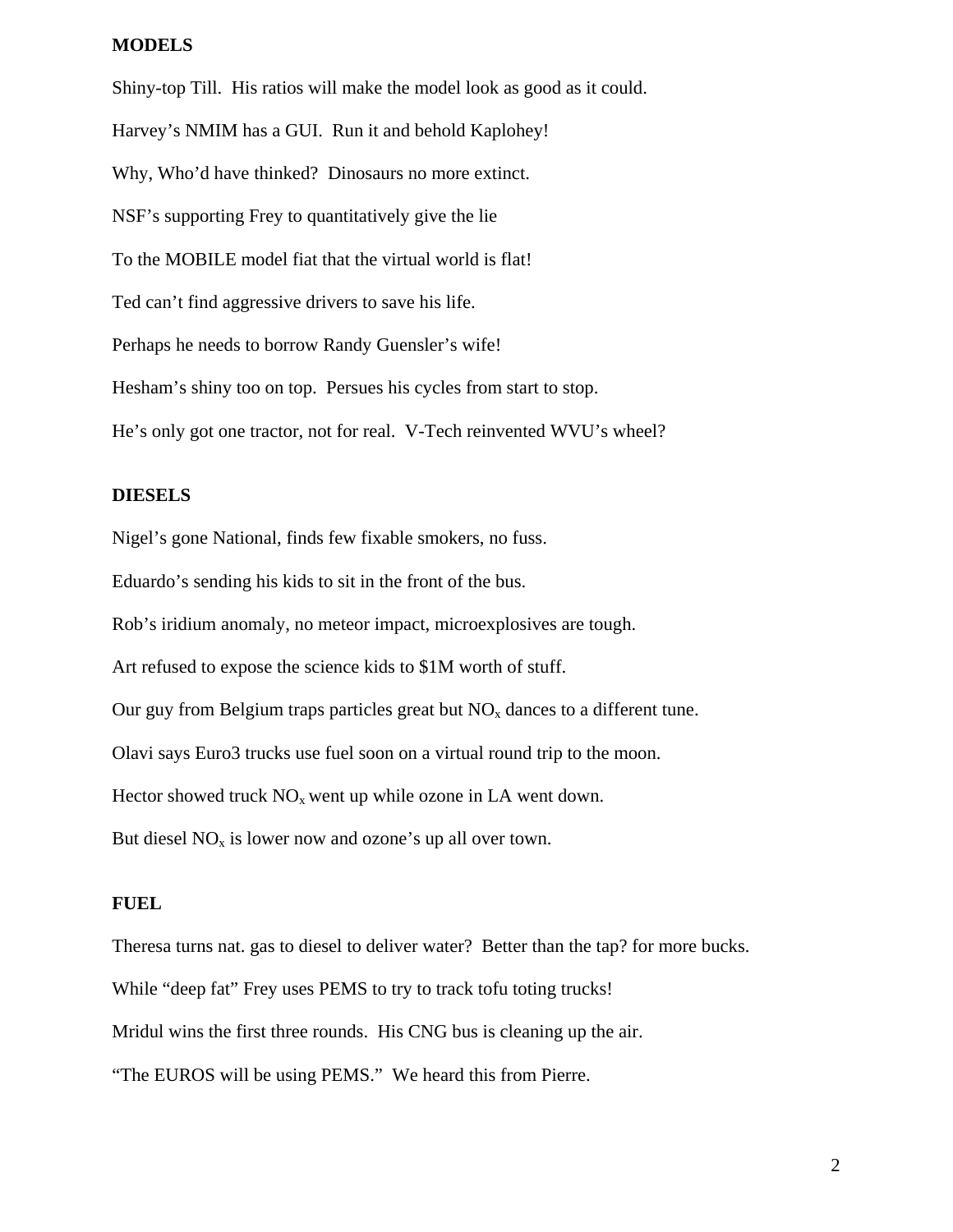Matthew fixed one Audi really well, but needing excess heat is clunky. Shawn drives the same acronym; admits he's a lubricant junky.

### **INVENTORY**

Laurel uses MOBILE6. Inventory has no error and is pristine! Eric has yet to reconcile with Wisconsin his EC from gasoline. Greg's reconciliation problem's greater. Comparing modeling to data. Speeding isn't only the wife. Randy's single friends are risking their life. Kim can count carbon and calcium too. Zillions of particles – red, green  $\&$  blue.

#### **MIRAMAR**

Twinkle, Twinkle little ? jet! How I wonder at what we ate! Up above the sky so high, Like a diamond in the sky. Twinkle, Twinkle little? Jet! Thanks as you defend us yet.

# **MEASUREMENT**

Caldow's EEPS coughs heaps of peaks. Buy one today for less than \$100K. Shah and Crocker do it cheaper? Splashing butanol is really a "bleep"er. Longest title, Bruce Cantrell; finest filter standards full of flaws. Booker said, "EPA equivalence violates physical laws." Imad is in the hot Southwest, cooking oil to ash. LII does not lie and its software does not crash. Graze's one-quarter second response to sneeze needs no apology. "National Lubs" and "Low in Cost" still sounds to me like tautology!